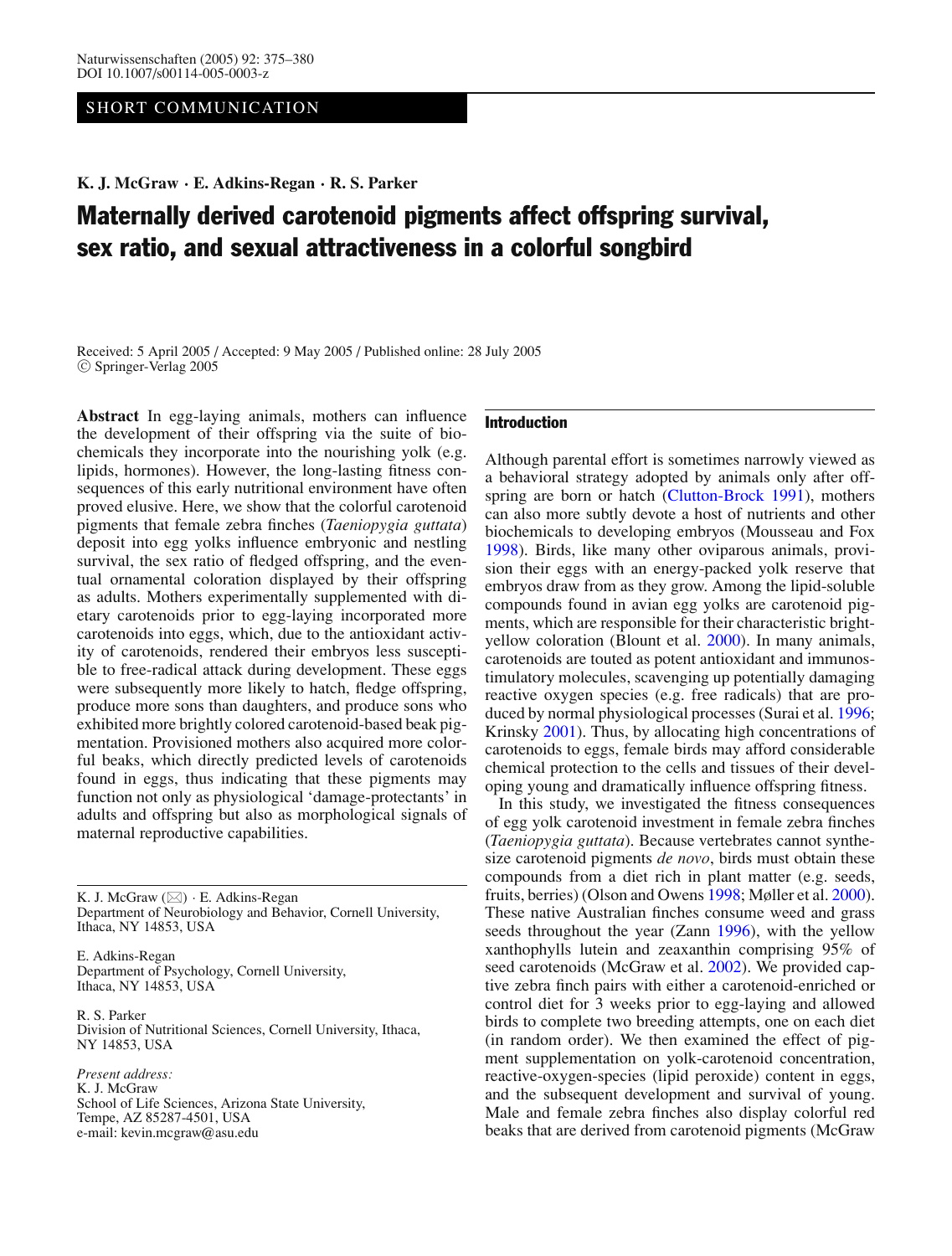et al. [2002\)](#page-4-7) and are used as mating signals of sexual attractiveness (Burley and Coopersmith [1987;](#page-4-8) Houtman [1992;](#page-4-9) but see Collins and ten Cate [1996\)](#page-4-10). Thus, we tested the relationship between maternal beak coloration, the concentration of carotenoids found in eggs, and the subsequent beak coloration developed by their offspring once sexually mature, to determine if mothers signal reproductive investment with their pigmented beaks as well as influence the eventual mating chances of their sons based on embryonic exposure to antioxidants.

# Methods

12 pairs of wild-type finches were housed individually in small wire cages (0.6 m long  $\times$  0.4 m wide  $\times$  0.4 m tall) under full-spectrum indoor lighting (14:10 h light/dark cycle) at 25◦C and 70% humidity and were provided with *ad libitum* access to water, oystershells, cuttlebone, and a Kaytee<sup>®</sup> Forti-Finch<sup>TM</sup> food mix that was supplemented with egg whites twice per week (see McGraw et al. [2002](#page-4-7) for additional details about the colony). These birds had similar reproductive histories, having raised two broods 12 and 9 months prior.

Carotenoid-enriched birds were fed a carotenoid supplement consisting of 9  $\mu$ g lutein beadlets and 2  $\mu$ g zeaxanthin beadlets per ml drinking water, while control birds received an equal dose of placebo beadlets in their drinking water (all beadlets kindly donated by Roche Vitamins Inc., Parsippany, N.J.). We calculated the appropriate dietarycarotenoid dose by determining average levels of food and water intake (3 g and 2 ml, respectively) along with the concentration of lutein and zeaxanthin in seeds (McGraw et al. [2001\)](#page-4-11), ultimately raising average consumption levels to the upper limit of their natural range (McGraw et al. [2004\)](#page-4-12). Baseline seed diets contained sufficient carotenoid pigments for control females to accumulate yolk carotenoids at levels comparable to those of wild songbirds (e.g. Saino et al. [2002\)](#page-4-13).

After the 3-week diet treatment, we provided each cage with nesting material (shredded burlap) and a nest cup (Rubbermaid container with an empty top). Nests were checked on a daily basis for the presence of eggs and nestlings. We collected, weighed, and replaced (with dummy clay eggs) the second- and fourth-laid egg in each clutch for biochemical analysis. Final clutches of eggs were exchanged systematically between treatment groups, matched for laying-date within 3 days, to randomize any parental effects (e.g. incubation, nestling provisioning) that may have been influenced by carotenoid consumption. Incubation and nestling periods were calculated relative to the appearance/disappearance of the first egg or chick in/from the nest. During both breeding rounds (initiated on 9 July and 18 October 2001), we weighed adults (before and after supplementation) and offspring (at hatching and fledging) to the nearest 0.001 g on an electronic balance.

For HPLC analysis of yolk carotenoids (*sensu* McGraw et al. [2002\)](#page-4-7), we homogenized egg yolks in 1 ml water and extracted lipids from  $100 \mu l$  of the homogenate

with  $200 \mu l$  of both ethanol (containing canthaxanthin as an internal standard) and *tert-*butyl methyl ether. The solution was vortexed, centrifuged, and the supernatant evaporated before redissolving the residue in 200  $\mu$ l HPLC mobile phase (methanol-acetonitrile-chlorofom, 46:46:8,  $v/v/v$ ). We injected 50  $\mu$ l into a Waters<sup>TM</sup> 717plus Autosampler HPLC (Millipore Corp., Milford, MA) fitted with a Develosil RPA queous RP-30 HPLC column (250  $\times$ 4.6 mm I.D.; Nomura Chemical Co., Ltd., Japan), and ran an isocratic system (HP 1050 Series Isocratic Pump) of the aforementioned mobile phase for 25 min at a constant flow rate of 1.2 ml min<sup>-1</sup>. We confirmed the identity of yolk pigments by comparing retention times to those for authentic reference carotenoids. In vivo presence of yolk-lipid peroxides was measured by spectrophotometric determination of thiobarbituric acid reacting substances (TBARS) (*sensu* Ohkawa et al. [1979;](#page-4-14) Surai et al. [1996\)](#page-4-3).

Nested repeated-measures analyses-of-variance (females within order, clutches within females, eggs within clutches) were used to examine the effect of breeding round (1st or 2nd), diet treatment, and laying order (when appropriate) on yolk carotenoid content, yolk lipid peroxides, offspring survival, sex ratio, and bill coloration in mothers and offspring. Simple linear regressions were used to compare lipid peroxides, yolk-carotenoid concentration, and mother or son beak pigmentation. The significance level was set a priori at  $\alpha = 0.05$ .

#### **Results**

## Egg yolk biochemicals

When provisioned with dietary carotenoid pigments before egg-laying, female zebra finches incorporated a higher concentration of carotenoids into egg yolks (nested repeated-measures ANOVA; treatment:  $F_{1,44} = 8.5$ , *P* = 0.006; order: *P* > 0.90; treatment∗order interaction:  $F_{1,44} = 8.9, P = 0.003$ ; Fig. [1a\)](#page-2-0). These yolks contained significantly fewer lipid peroxides than those produced by control females (treatment:  $F_{1,44} = 7.8$ ,  $P = 0.01$ ; order:  $P > 0.89$ ; treatment∗order interaction:  $F_{1,44}$  = 4.4,  $P = 0.04$ ; Fig. [1b\)](#page-2-0), and levels of yolk carotenoids in eggs predicted lipid-peroxide concentration (simple linear regression:  $r^2 = 0.35$ ,  $n = 12$ ,  $P = 0.03$ ; Fig. [2a\)](#page-3-0), suggesting that maternally derived yolk pigments reduced the concentration of this reactive oxygen species that could damage developing embryos.

Carotenoids and the production of offspring

Cross-fostered eggs from carotenoid-supplemented females were more likely to hatch (treatment:  $F_{1,21} = 4.8$ , *P* = 0.04; order: *P* > 0.2; treatment∗order interaction:  $F_{1,21} = 5.9, P = 0.01$ ; Fig. [1c\)](#page-2-0), and young hatched from these eggs were more likely to survive to independence (treatment:  $F_{1,15} = 5.6$ ,  $P = 0.04$ ; order:  $P > 0.35$ ; treatment∗order interaction:  $F_{1,15} = 7.3$ ,  $P = 0.02$ ;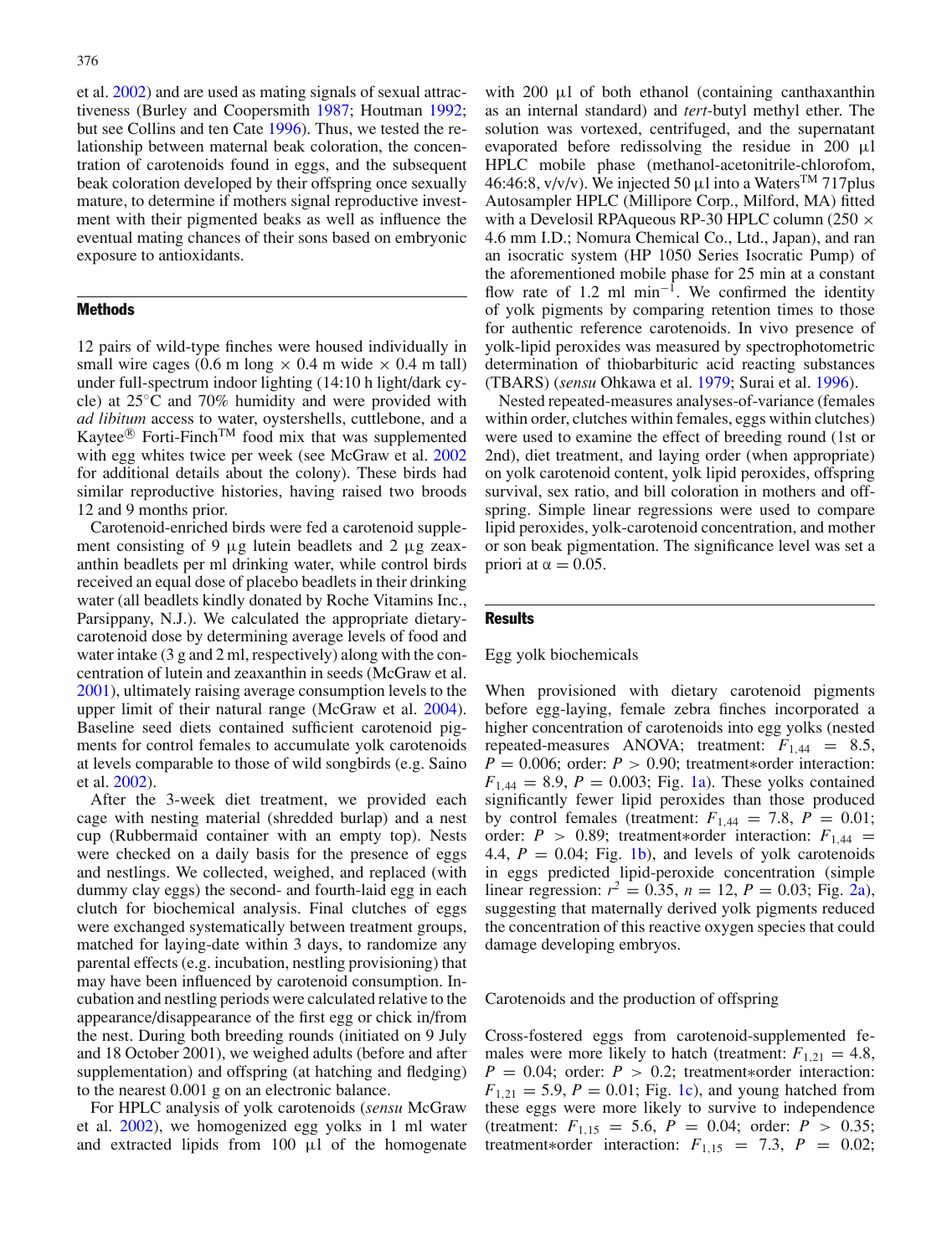<span id="page-2-0"></span>**Fig. 1** Effects of dietary-carotenoid supplementation on egg yolk pigment and peroxide content, offspring survival and sex ratio, and ornamental coloration in captive zebra finches (mean + SEM illustrated). Two sets of birds (1 and 2) were fed either a carotenoid-enriched diet (solid bars) or a control diet (open bars) during successive breeding rounds (Experiments 1 and 2). Group 1 was fed the supplemented diet during Experiment 1 and the control diet during Experiment 2; Group 2 was provisioned in the reverse order



Fig 1d). At maturity, we determined the sex of all fledglings using standard morphological traits (Zann [1996\)](#page-5-0) and interestingly found that clutches laid by provisioned females produced strongly male-biased offspring sex ratios (treatment:  $F_{1,15} = 5.7, P = 0.04$ ; order:  $P >$ 0.35; treatment∗order interaction:  $F_{1,15} = 7.8$ ,  $P = 0.01$ ; Fig. [1e\)](#page-2-0). Diet treatment did not affect timing of breeding, egg mass, female mass, or the rate of egg-laying, nor did the length of incubation and nestling periods or the mass of newly hatched and newly fledged chicks differ between foster- and genetic-parents (all  $P > 0.15$ ).

### Carotenoids and ornamental coloration

Using a hand-held reflectance spectrophotometer (Hill [1998\)](#page-4-15), we scored bill hue (assigned in degrees around a 360◦ color wheel) before and after dietary carotenoid supplementation and found that provisioned females developed significantly more colorful beaks (treatment:  $F_{1,21} = 4.7$ , *P* = 0.04; order: *P* > 0.5; treatment∗order interaction:  $F_{1,21} = 6.2, P = 0.02$ ; Fig. [1f\)](#page-2-0). Mothers with redder bills also deposited a higher concentration of carotenoids into egg yolks ( $r^2 = 0.49$ ,  $n = 12$ ,  $P = 0.01$ ; Fig. [2b\)](#page-3-0). To examine whether embryonic exposure to high levels of antioxidants could shape the colorfulness of offspring, we directly compared maternal carotenoid levels in egg yolks to the development of sexual coloration in the beaks of their fully mature (100-day-old) sons. We found that mothers who incorporated high concentrations of pigments into eggs produced sons who exhibited more sexually attractive beaks ( $r^2 = 0.61$ ,  $n = 10$ ,  $P = 0.005$ ; Fig. [2c\)](#page-3-0).

# **Discussion**

We show that levels of maternally derived carotenoid pigments in egg yolk are sensitive to changes in dietary access to carotenoids and may lower the activity of potentially harmful reactive-oxygen species during embryonic development. We also detected significant fitness consequences for this form of maternal investment. Carotenoid-enriched eggs were more likely to hatch and fledge offspring than controls. [Blount et al. \(2002,](#page-4-16) [2004\)](#page-4-17) similarly found that female lesser black-backed gulls (*Larus fuscus*) deposit more carotenoids in egg yolk and raise more offspring when supplemented with dietary carotenoids (but see Bortolotti et al. [2003](#page-4-18) for the lack of an effect on reproductive output in red-legged patridges, *Alectoris rufa*). Certain fish (Torrissen and Christiansen [1995;](#page-4-19) Shahidi et al. [1998\)](#page-4-20), sea urchin (Tsushima et al. [1997;](#page-5-1) George et al. [2001\)](#page-4-21), and mammal (Chew and Archer [1983;](#page-4-22) Brief and Chew [1985\)](#page-4-23) species also gain reproductive benefits by consuming large amounts of dietary carotenoids.

Female animals might also be expected to maximize fitness by biasing the sex ratio of their offspring, favoring the production of sons when breeding conditions are favorable and when variance in male reproductive success is higher than that of females (Trivers and Willard [1973\)](#page-5-2). In this study, we found that carotenoid-provisioned females fledged proportionally more sons than control mothers, which supports a fundamental prediction of the Trivers-Willard sex-allocation theory and offers a distinct physiological mechanism by which mothers may influence the sex of their offspring. Enriching yolks with carotenoids may be a direct biochemical means by which female animals inhibit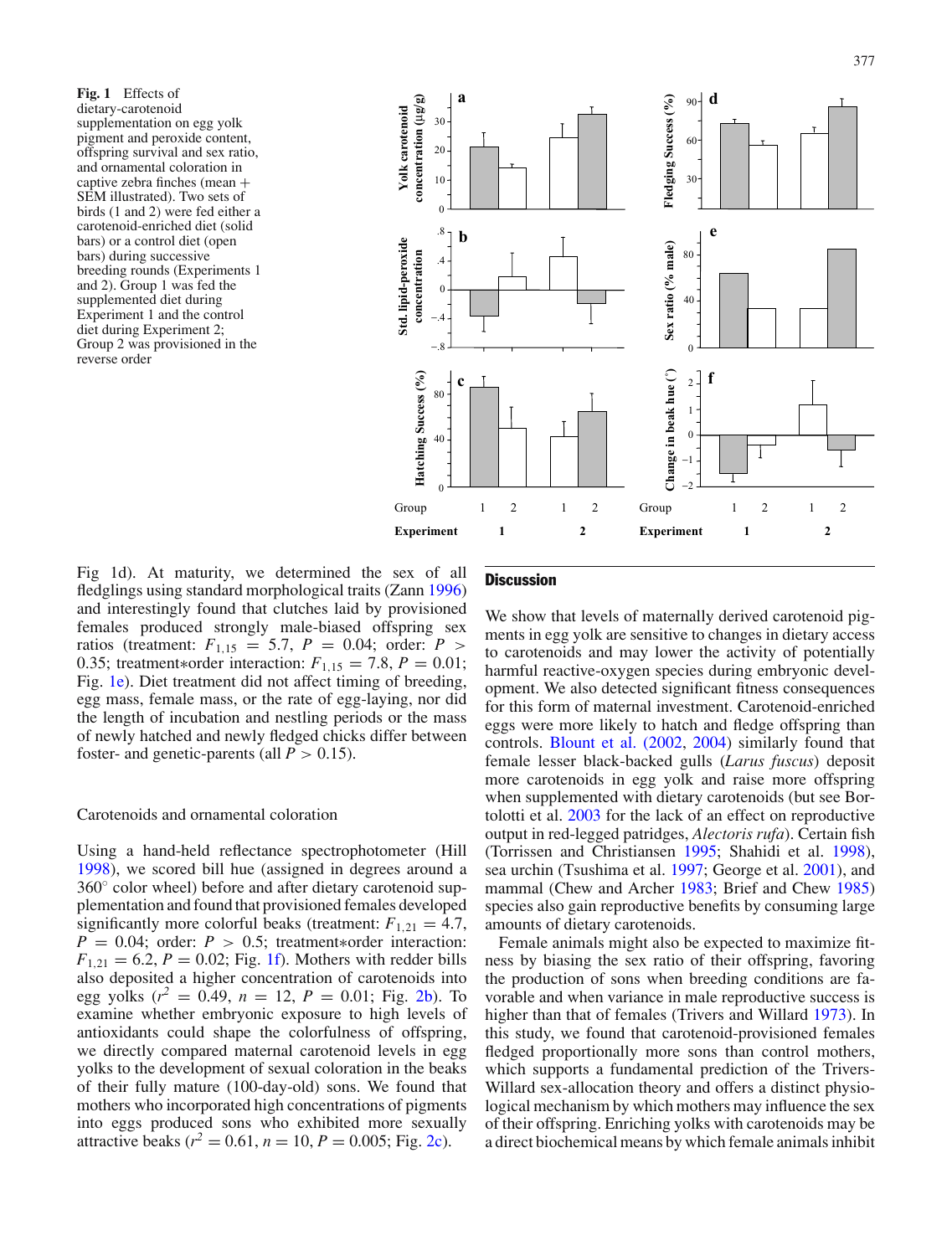<span id="page-3-0"></span>

**Fig. 2** Relationships between yolk-carotenoid content (logtransformed µg pigment/g yolk) of mothers (mean of all values for each female) and **a** yolk-lipid peroxide concentration (standardized, as above), **b** beak hue of mothers at the time of egg-laying, and **c** average carotenoid-based beak coloration of sons (lower hue values are redder; too few mothers  $(n = 6)$  fledged daughters that survived to sexual maturity to perform a comparable analysis)

the survival of female embryos or promote that of males. Prior studies of sex allocation in birds, some of which were performed using zebra finches (e.g. Bradbury and Blakey [1998;](#page-4-25) Kilner 1998; Rutkowska and Cichón  $2002$ ), have manipulated food availability or quality to test for sex ratio biases, while ignoring carotenoid levels. In fact, it may have been carotenoid pigments *per se* that influenced offspring survival and sex ratio in these experiments. Because we could not determine the sex of undeveloped eggs in our study, additional work is needed to determine whether carotenoids alter the primary and/or secondary sex ratios of *T. guttata*.

The extended effects of egg yolk carotenoids on the survival of 1-month-old fledglings suggested to us that other aspects of offspring fitness (e.g. reproduction) may be in-

fluenced by the yolk environment early in life. Few studies have examined the ontogenetic control-agents underlying the expression of sexually selected traits in animals (e.g. Nowicki et al. [1998,](#page-4-27) Ohlsson et al. [2002\)](#page-4-28), and here we elucidate a relationship between embryonic antioxidant exposure and the acquisition of male sexual coloration. Sons hatched from eggs containing high carotenoid levels developed sexually attractive red beaks as adults. This likely occurred not because the pigment molecules provided by mothers in yolk served directly as colorants of the beak (they should have been processed fully within the first few months of post-hatching development; Koutsos et al. [2003\)](#page-4-29), but instead because maternal antioxidant protection offered to offspring organized and improved their health early in life and allowed sons to acquire and sequester more carotenoids for beak pigmentation as adults. To this effect, supplemental carotenoids have been shown to boost immunity in male zebra finches (Blount et al. [2003a;](#page-4-30) McGraw and Ardia [2003;](#page-4-31) also see Saino et al. [2003](#page-4-32) for carotenoid modulation of nestling immunity in barn swallows, *Hirundo rustica*). Moreover, (Koutsos et al. [2003\)](#page-4-29) and (Blount et al. [2003b\)](#page-4-33) found in chickens and zebra finches, respectively, that early-life exposure to carotenoids (either in yolk or the diet) has long-lasting effects on carotenoid accumulation in internal tissues and fluids. Previous studies of the heritability of beak coloration in zebra finches (Price and Burley [1993;](#page-4-34) Price [1996\)](#page-4-35) did not take into account the relative contribution of maternal egg yolk carotenoids, and our results highlight the general importance of considering maternal effects when assessing the environmental and genetic determinants of naturally and sexually selected traits in offspring. It will also be valuable to consider how other yolk biochemicals (e.g. hormones, antibodies, lipids), or carotenoid-driven mechanisms other than antioxidant action (e.g. regulation of immune-response genes; Sharoni et al. [2002\)](#page-4-36), affect immune-system organization or beak-color development.

Certain female birds, including zebra finches, also don colorful sexual ornaments; however, the function of female coloration is unclear in these instances (Amundsen [2000\)](#page-4-37). We tested the ideas that the colorful beak of females is sensitive to dietary carotenoid access and is correlated with their reproductive potential (e.g. yolk carotenoid levels). Because female beaks reddened in response to a change in carotenoid availability and predicted the concentration of carotenoids deposited in eggs, it seems that female ornamentation may indeed serve as a reliable signal of maternal investment. In fact, male zebra finches selectively pair with the most fecund females (Monaghan et al. [1996\)](#page-4-38), but this sexual selection pressure appears to be opposed by the high survival costs of beak redness (Price and Burley [1993;](#page-4-34) Price [1996\)](#page-4-35) that may limit the degree of carotenoid-based color expression in females and maintain sexual dichromatism in this species.

Overall, these results illustrate the powerful, mechanistic action of dietary and maternally derived egg yolk carotenoids on offspring survival, sex ratio, and sexual attractiveness in a passerine bird. Incorporating carotenoid pigments into the nutritive egg yolk is a common feature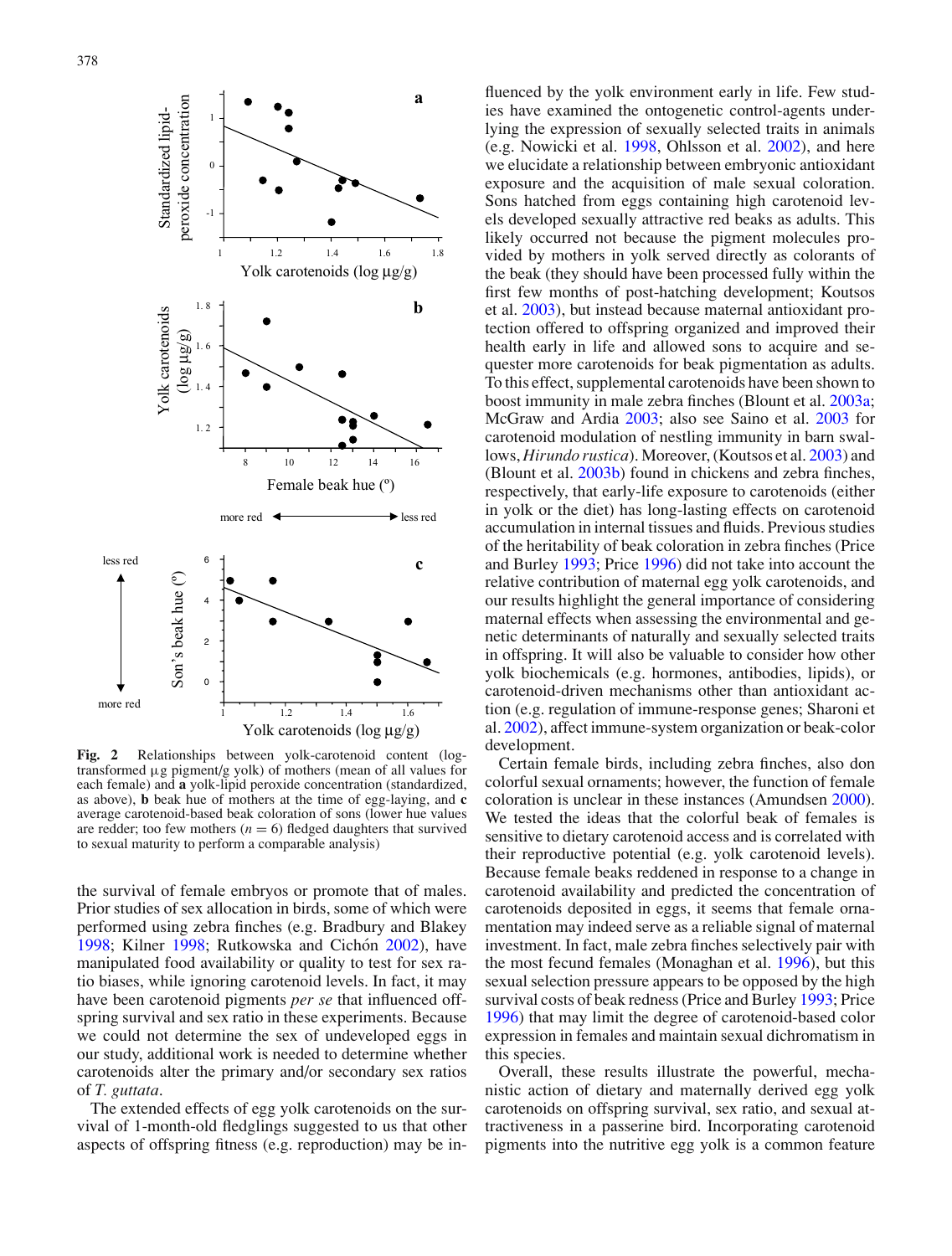of many oviparous organisms (e.g. insects, fishes, reptiles), and thus these reported maternal effects may be widespread in the animal kingdom. Mammalian mothers, which shunt carotenoid pigments to the developing corpus luteum and uterine endometrium (Weng et al. [2000\)](#page-5-3), and to their dependent offspring via breast milk (Khachik et al. [1997\)](#page-4-39), may attempt to maximize offspring fitness in a similar fashion.

**Acknowledgements** This work was supported by grants from the National Science Foundation (IBN-9514088 and –0130986 to EAR) and the Environmental Protection Agency (STAR Fellowship # 91584201-0 to KJM). We thank Roche Vitamins Inc. for donating carotenoid and placebo beadlets, E. Mackillop for assistance with data collection, T. Van Deusen, P. Smith, and D. Sheils for animal care, Cornell's Behavior Lunch Bunch and Queen's University's EEB group for offering insightful criticism, and A. Badyaev, J. Dale, S. Doucet, M. Hauber, G. Hill, K. Pilz, and A. Stoehr for constructive comments on the manuscript. All procedures were approved by the Institutional Animal Care and Use Committee at Cornell University (Protocol #'s 99-89, 00-34).

#### References

- Amundsen T (2000) Why are female birds ornamented? Trends Ecol Evol 15:149–155
- <span id="page-4-37"></span>Blount JD, Houston DC, Møller AP (2000) Why egg yolk is yellow. Trends Ecol Evol 15:47–49
- <span id="page-4-2"></span>Blount JD, Houston DC, Surai PF, Møller AP (2004) Egg-laying capacity is limited by carotenoid pigment availability in wild gulls *Larus fuscus*. Proc R Soc Lond B (Suppl.) 271:S79– S81
- <span id="page-4-17"></span>Blount JD, Metcalfe NB, Arnold KE, Surai PF, Devevey GL, Monaghan P (2003b) Neonatal nutrition, adult antioxidant defences and sexual attractiveness in the zebra finch. Proc R Soc Lond B 270:1691–1696
- <span id="page-4-33"></span>Blount JD, Metcalfe NB, Birkhead TR, Surai PF (2003a) Carotenoid modulation of immune function and sexual attractiveness in zebra finches. Science 300:125–127
- <span id="page-4-30"></span>Blount JD, Surai PF, Nager RG, Houston DC, Møller AP, Trewby ML, Kennedy MW (2002) Carotenoids and egg quality in the lesser black-backed gull *Larus fuscus*: a supplemental feeding study of maternal effects. Proc R Soc Lond B 269:29–36
- Bortolotti GR, Negro JJ, Surai PF, Prieto P (2003) Carotenoids in eggs and plasma of red-legged partridges: effects of diet and reproductive output. Physiol Biochem Zool 76:367–374
- Bradbury RB, Blakey JK (1998) Diet, maternal condition, and offspring sex ratio in the zebra finch, *Poephila guttata*. Proc R Soc Lond B 265:895–899
- <span id="page-4-24"></span>Brief S, Chew BP (1985) Effects of vitamin-A and beta-carotene on reproductive performance in gilts. J Anim Sci 60:998–1004
- Burley N, Coopersmith C (1987) Bill color preferences of zebra finches. Ethology 76:133–151
- <span id="page-4-8"></span>Chew BP, Archer RG (1983) Comparative role of vitamin-A and beta-carotene on reproduction and neonate survival in rats. Theriogenology 20:459–472
- <span id="page-4-22"></span>Clutton-Brock TH (1991) The evolution of parental care. Princeton University Press, Princeton, NJ
- <span id="page-4-0"></span>Collins SA, ten Cate C (1996) Does beak color affect female preference in zebra finches? Anim Behav 52:105–112
- George SB, Lawrence JM, Lawrence AL, Smiley J, Plank L (2001) Carotenoids in the adult diet enhance egg and juvenile production in the sea urchin *Lytechinus variegatus*. Aquaculture 199:353–369
- <span id="page-4-21"></span>Hill GE (1998) An easy, inexpensive method to quantify plumage coloration. J Field Ornithol 69:353–363
- <span id="page-4-15"></span><span id="page-4-9"></span>Houtman AM (1992) Female zebra finches choose extra-pair copulations with genetically attractive males. Proc R Soc Lond B 249:3–6
- Khachik F, Spangler CJ, Smith JC, Canfield LM, Steck A, Pfander H (1997) Identification, quantification, and relative concentrations of carotenoids and their metabolites in human milk and serum. Analyt Chem 69:1873–1881
- <span id="page-4-39"></span>Kilner R (1998) Primary and secondary sex ratio manipulation by zebra finches. Anim Behav 56:155–164
- <span id="page-4-25"></span>Koutsos EA, Clifford AJ, Calvert CC, Klasing KC (2003) Maternal carotenoid status modifies incorporation of dietary carotenoids into immune tissues of growing chickens (*Gallus gallus domesticus*). J Nutr 133:1132–1138
- <span id="page-4-29"></span>Krinsky NI (2001) Carotenoids as antioxidants. Nutrition 17:815– 817
- <span id="page-4-4"></span>McGraw KJ, Ardia DR (2003) Carotenoids, immunocompetence, and the information content of sexual colors: an experimental test. Am Nat 162:704–712
- <span id="page-4-31"></span>McGraw KJ, Adkins-Regan E, Parker RS (2002) Anhydrolutein in the zebra finch: a new, metabolically derived carotenoid in birds. Comp Biochem Physiol B 132:813–820
- <span id="page-4-7"></span>McGraw KJ, Hill GE, Navara KJ, Parker RS (2004) Differential accumulation and pigmenting ability of dietary carotenoids in colorful finches. Physiol Biochem Zool 77:484–491
- <span id="page-4-12"></span>McGraw KJ, Hill GE, Stradi R, Parker RS (2001) The influence of carotenoid acquisition and utilization on the maintenance of species-typical plumage pigmentation in male American goldfinches (*Carduelis tristis*) and northern cardinals (*Cardinalis cardinalis*). Physiol Biochem Zool 74:843–852
- <span id="page-4-11"></span>Møller AP, Biard C, Blount JD, Houston DC, Ninni P, Saino N, Surai PF (2000) Carotenoid-dependent signals: indicators of foraging efficiency, immunocompetence, or detoxification ability? Avian Poult Biol Rev 11:137–159
- <span id="page-4-6"></span>Monaghan P, Metcalfe NB, Houston DC (1996) Male finches selectively pair with fecund females. Proc R Soc Lond B 263:1183–1186
- <span id="page-4-38"></span>Mousseau TA, Fox CW (1998) Maternal effects as adaptations. Oxford University Press, Oxford
- <span id="page-4-1"></span>Nowicki S, Peters S, Podos J (1998) Song learning, early nutrition, and sexual selection in songbirds. Am Zool 38:179–190
- <span id="page-4-27"></span>Ohkawa H, Ohishi N, Yagi K (1979) Assay for lipid peroxides in animal tissues by thiobarbituric acid reaction. Analyt Biochem 139:292–298
- <span id="page-4-14"></span>Ohlsson T, Smith HG, Raberg L, Hasselquist D (2002) Pheasant sexual ornaments reflect nutritional conditions during early growth. Proc R Soc Lond B 269:21–27
- <span id="page-4-28"></span>Olson VA, Owens IPF (1998) Costly sexual signals: are carotenoids rare, risky or required? Trends Ecol Evol 13:510–514
- <span id="page-4-16"></span><span id="page-4-5"></span>Price DK, Burley NT (1993) Constraints on the evolution of attractive traits: genetic variance of zebra finch bill color. Heredity 71:405–412
- <span id="page-4-34"></span>Price DK (1996) Sexual selection, selection load and quantitative genetics of zebra finch bill color. Proc R Soc Lond B 263:217–221
- <span id="page-4-35"></span><span id="page-4-18"></span>Rutkowska J, Cichón M (2002) Maternal investment during egg laying and offspring sex: an experimental study of zebra finches. Anim Behav 64:817–822
- <span id="page-4-26"></span><span id="page-4-23"></span>Saino N, Bertacche V, Ferrari RP, Martinelli R, Møller AP, Stradi R (2002) Carotenoid concentration in barn swallow eggs is influenced by laying order, maternal infection, and paternal ornamentation. Proc R Soc Lond B 269:1729–1733
- <span id="page-4-13"></span>Saino N, Ferrari R, Romano M, Martinelli R, Møller AP (2003) Experimental manipulation of egg carotenoids affects immunity of barn swallow nestlings. Proc R Soc Lond B 270:2485–2489
- <span id="page-4-32"></span>Shahidi F, Metusalach, Brown JA (1998) Carotenoid pigments in seafoods and aquaculture. Crit Rev Food Sci Nutr 38:1–67
- <span id="page-4-20"></span><span id="page-4-10"></span>Sharoni Y, Danilenko M, Walfisch S, Amir H, Nahum A, Ben-Dor A, Hirsch K, Khanin M, Steiner M, Agemy L, Zango G, Levy J (2002) Role of gene regulation in the anticancer activity of carotenoids. Pure Appl Chem 74:1469–1477
- <span id="page-4-36"></span>Surai PF, Noble RC, Speake BK (1996) Tissue-specific differences in antioxidant distribution and susceptibility to lipid peroxidation during development of the chick embryo. Biochim Biophys Acta 1304:1–10
- <span id="page-4-19"></span><span id="page-4-3"></span>Torrissen OJ, Christiansen R (1995) Requirements for carotenoids in fish diets. J Appl Ichthyol 11:225–230